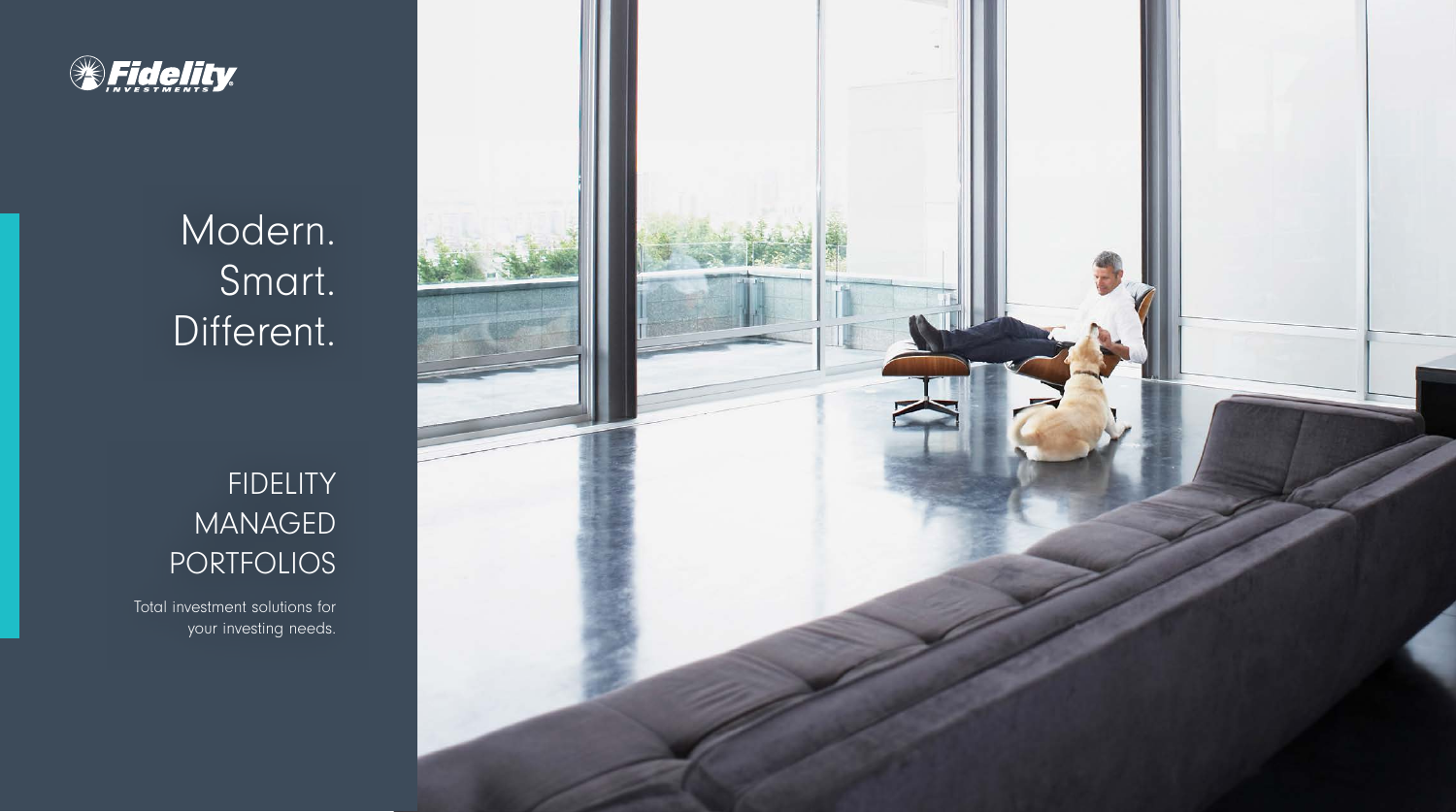#### FIDELITY MANAGED PORTFOLIOS

- Offers a range of income, balanced and growth portfolios.
- Employs a tactical asset allocation approach to adjust portfolio asset mix to different market conditions.
- Portfolios target specific risk/return profiles.
- Tax-efficient Fidelity Corporate Class, Fidelity Tax-Smart CashFlow™ and T-Class available on all portfolios.
- Enhanced reporting.
- \$500 minimum investment.<sup>1</sup>

## The complete investment package

| tfolio         |
|----------------|
| าds<br>nd      |
| EQUITY<br>100% |
|                |
|                |
|                |
|                |
|                |
|                |
|                |
|                |

| AS AT DECEMBER 31, 2021    | <b>FIDELITY INCOME</b><br><b>PORTFOLIO</b>                                                                                                                                                                                                                                                                                                                                                                                                                                                                                                                                                                 | <b>FIDELITY GLOBAL INCOME</b><br><b>PORTFOLIO</b>                                                                                                                                                                                                                                                                                                                                                                                                                                                                                                                      | <b>FIDELITY BALANCED</b><br><b>PORTFOLIO</b>                                                                                                                                                                                                                                                                                                                                                                                                                                                                                                                    | <b>FIDELITY GLOBAL BALANCED</b><br><b>PORTFOLIO</b>                                                                                                                                                                                                                                                                                                                                                                                                                                                                                                              | <b>FIDELITY GROWTH</b><br><b>PORTFOLIO</b>                                                                                                                                                                                                                                                                                                                                                                                                                                                                                                                            | <b>FIDELITY GLOBAL GROWTH</b><br><b>PORTFOLIO</b>                                                                                                                                                                                                                                                                                                                                                                                                                                                                                                              | <b>FIDELITY GLOBAL EQUITY</b><br><b>PORTFOLIO</b>                                                                                                                       |
|----------------------------|------------------------------------------------------------------------------------------------------------------------------------------------------------------------------------------------------------------------------------------------------------------------------------------------------------------------------------------------------------------------------------------------------------------------------------------------------------------------------------------------------------------------------------------------------------------------------------------------------------|------------------------------------------------------------------------------------------------------------------------------------------------------------------------------------------------------------------------------------------------------------------------------------------------------------------------------------------------------------------------------------------------------------------------------------------------------------------------------------------------------------------------------------------------------------------------|-----------------------------------------------------------------------------------------------------------------------------------------------------------------------------------------------------------------------------------------------------------------------------------------------------------------------------------------------------------------------------------------------------------------------------------------------------------------------------------------------------------------------------------------------------------------|------------------------------------------------------------------------------------------------------------------------------------------------------------------------------------------------------------------------------------------------------------------------------------------------------------------------------------------------------------------------------------------------------------------------------------------------------------------------------------------------------------------------------------------------------------------|-----------------------------------------------------------------------------------------------------------------------------------------------------------------------------------------------------------------------------------------------------------------------------------------------------------------------------------------------------------------------------------------------------------------------------------------------------------------------------------------------------------------------------------------------------------------------|----------------------------------------------------------------------------------------------------------------------------------------------------------------------------------------------------------------------------------------------------------------------------------------------------------------------------------------------------------------------------------------------------------------------------------------------------------------------------------------------------------------------------------------------------------------|-------------------------------------------------------------------------------------------------------------------------------------------------------------------------|
| <b>Key features</b>        | • Higher proportion of fixed income<br>than equities, offering a buffer against<br>market volatility.<br>• Potential for long-term capital appreciation.                                                                                                                                                                                                                                                                                                                                                                                                                                                   | • Higher proportion of fixed income<br>than equities, offering a buffer against<br>market volatility.<br>• Potential for long-term capital appreciation.                                                                                                                                                                                                                                                                                                                                                                                                               | • Blend of growth and income with a<br>Canadian bias.<br>• Access to unique asset classes, including<br>real estate.                                                                                                                                                                                                                                                                                                                                                                                                                                            | • Blend of growth and income from<br>global investments.<br>• Access to unique asset classes, including<br>real estate.                                                                                                                                                                                                                                                                                                                                                                                                                                          | • Geared toward capital growth.<br>• Access to unique asset classes, including<br>real estate.                                                                                                                                                                                                                                                                                                                                                                                                                                                                        | • Geared toward capital growth.<br>• Access to unique asset classes, including<br>real estate.                                                                                                                                                                                                                                                                                                                                                                                                                                                                 | • Offers exposure to a diversified portfolio<br>of equities.<br>• Access to a wide range of equity funds<br>focusing on different geographies and<br>investment styles. |
| <b>Neutral asset mix</b>   | <b>FIXED-INCOME</b><br>AND SHORTTERN<br><b>EQUITY</b><br>60%<br>40%                                                                                                                                                                                                                                                                                                                                                                                                                                                                                                                                        | <b>FIXED-INCOME</b><br><b>EQUITY</b><br>AND SHORTTERN<br>40%<br>60%                                                                                                                                                                                                                                                                                                                                                                                                                                                                                                    | <b>FIXED-INCOME</b><br><b>EQUITY</b><br>AND SHORT-TERN<br>40%<br>60%                                                                                                                                                                                                                                                                                                                                                                                                                                                                                            | <b>FIXED-INCOME</b><br><b>EQUITY</b><br>AND SHORTTERM<br>60%<br>40%                                                                                                                                                                                                                                                                                                                                                                                                                                                                                              | <b>FIXED-INCOM</b><br>15%<br><b>EQUITY</b><br>85%                                                                                                                                                                                                                                                                                                                                                                                                                                                                                                                     | <b>FIXED-INCOM</b><br>15%<br>EQUITY<br>85%                                                                                                                                                                                                                                                                                                                                                                                                                                                                                                                     | EQ<br>Neutral asset mix as of May 18, 2022.                                                                                                                             |
| <b>Regional allocation</b> | U.S.<br>CANADA<br>28.1%<br>49.2%<br><b>EUROPE</b><br>8.7%<br><b>EMRGING</b><br>OTHER<br><b>MARKETS</b><br>7.3%<br>6.7%                                                                                                                                                                                                                                                                                                                                                                                                                                                                                     | CANADA<br>U.S.<br>32.0%<br>39.3%<br><b>EUROPE</b><br>12.2%<br><b>OTHER</b><br>6.7%<br><b>MERGING</b><br><b>MARKETS</b><br>9.9%                                                                                                                                                                                                                                                                                                                                                                                                                                         | CANADA<br>U.S.<br>45.9%<br>28.4%<br><b>EUROPE</b><br>9.9%<br><b>EMERGING</b><br><b>OTHER</b><br><b>MARKETS</b><br>7.4%<br>8.4%                                                                                                                                                                                                                                                                                                                                                                                                                                  | CANADA<br>U.S.<br>40.4%<br>25.8%<br><b>OTHER</b><br>8.6%<br><b>EMERGING</b><br><b>EUROPE</b><br><b>MARKETS</b><br>13.3%<br>12.0%                                                                                                                                                                                                                                                                                                                                                                                                                                 | CANADA<br>U.S.<br>47.9%<br>30.8%<br><b>EUROPE</b><br>7.4%<br><b>EMERGING</b><br><b>OTHER</b><br><b>MARKETS</b><br>5.2%<br>8.7%                                                                                                                                                                                                                                                                                                                                                                                                                                        | CANADA<br>U.S<br>42.3%<br>28.6%<br><b>OTHER</b><br>7.4%<br><b>EMERGING</b><br><b>EUROPE</b><br><b>MARKETS</b><br>12.0%<br>9.8%                                                                                                                                                                                                                                                                                                                                                                                                                                 | Data not available at fund launch.                                                                                                                                      |
| Top ten holdings           | FIDELITY CANADIAN BOND FUND<br>15.9%<br>FIDELITY CANADIAN DISCIPLINED EQUITY® FUND<br>9.6%<br>FIDELITY CANADIAN SHORT TERM FIXED INCOME<br>MULTI-ASSET BASE FUND<br>7.4%<br>FIDELITY GLOBAL BOND CURRENCY NEUTRAL<br>MULTI-ASSET BASE FUND<br>6.0%<br>FIDELITY GLOBAL BOND MULTI-ASSET BASE FUND<br>5.3%<br>4.6%<br>FIDELITY EMERGING MARKETS FUND<br>FIDELITY CANADIAN REAL RETURN BOND INDEX<br>MULTI-ASSET BASE FUND<br>4.6%<br>4.5%<br>FIDELITY GLOBAL DIVIDEND INVESTMENT TRUST<br>FIDELITY MULTI-SECTOR BOND FUND - O FUND<br>4.1%<br>FIDELITY INTERNATIONAL GROWTH<br>3.9%<br>MULTI-ASSET BASE FUND | FIDELITY CANADIAN BOND FUND<br>10.1%<br>FIDELITY GLOBAL BOND MULTI-ASSET BASE FUND<br>10.0%<br>FIDELITY GLOBAL DIVIDEND INVESTMENT TRUST<br>7.7%<br>FIDELITY CANADIAN SHORT TERM FIXED INCOME<br>7.6%<br>MULTI-ASSET BASE FUND<br>FIDELITY CANADIAN DISCIPLINED EQUITY® FUND<br>6.1%<br>FIDELITY GLOBAL BOND CURRENCY NEUTRAL<br>MULTI-ASSET BASE FUND<br>5.6%<br>FIDELITY MULTI-SECTOR BOND FUND - O FUND<br>5.4%<br>FIDELITY INTERNATIONAL GROWTH<br>MULTI-ASSET BASE FUND<br>5.2%<br><b>ISHARES TIPS BOND ETF</b><br>4.7%<br>FIDELITY EMERGING MARKETS FUND<br>4.6% | FIDELITY CANADIAN DISCIPLINED EQUITY® FUND<br>12.7%<br>FIDELITY CANADIAN BOND FUND<br>9.5%<br>FIDELITY EMERGING MARKETS FUND<br>7.1%<br>FIDELITY CANADIAN GROWTH COMPANY FUND<br>6.0%<br>FIDELITY GLOBAL BOND CURRENCY NEUTRAL<br>MULTI-ASSET BASE FUND<br>5.4%<br>FIDELITY GLOBAL BOND MULTI-ASSET BASE FUND<br>5.1%<br>FIDELITY INTERNATIONAL GROWTH<br>MULTI-ASSET BASE FUND<br>5.1%<br>FIDELITY TRUE NORTH <sup>®</sup> FUND<br>4.7%<br>FIDELITY CANADIAN FUNDAMENTAL EQUITY<br>MULTI-ASSET BASE FUND<br>4.4%<br>FIDELITY INSIGHTS INVESTMENT TRUST<br>4.4% | FIDELITY GLOBAL BOND MULTI-ASSET BASE FUND<br>10.1%<br>FIDELITY INTERNATIONAL GROWTH<br>MULTI-ASSET BASE FUND<br>8.1%<br>FIDELITY EMERGING MARKETS FUND<br>8.1%<br>FIDELITY CANADIAN DISCIPLINED EQUITY® FUND<br>7.3%<br>FIDELITY INSIGHTS INVESTMENT TRUST<br>6.9%<br>FIDELITY GLOBAL BOND CURRENCY NEUTRAL<br>MULTI-ASSET BASE FUND<br>5.8%<br>FIDELITY U.S. ALL CAP FUND<br>5.7%<br><b>FIDELITY GLOBAL INNOVATORS</b><br>INVESTMENT TRUST - O FUND<br>5.3%<br>FIDELITY CANADIAN BOND FUND<br>5.0%<br>FIDELITY GLOBAL INTRINSIC VALUE INVESTMENT TRUST<br>4.9% | FIDELITY CANADIAN DISCIPLINED EQUITY® FUND<br>17.7%<br>FIDELITY CANADIAN GROWTH COMPANY FUND<br>8.2%<br>FIDELITY INTERNATIONAL GROWTH<br>MULTI-ASSET BASE FUND<br>7.4%<br>FIDELITY EMERGING MARKETS FUND<br>7.1%<br>FIDELITY CANADIAN FUNDAMENTAL EQUITY<br>MULTI-ASSET BASE FUND<br>7.0%<br>FIDELITY CANADIAN OPPORTUNITIES FUND<br>6.8%<br>FIDELITY INSIGHTS INVESTMENT TRUST<br>6.6%<br>FIDELITY TRUE NORTH <sup>®</sup> FUND<br>6.4%<br><b>FIDELITY GLOBAL INNOVATORS</b><br><b>INVESTMENT TRUST - O FUND</b><br>5.8%<br>FIDELITY CANADIAN LARGE CAP FUND<br>5.2% | FIDELITY INSIGHTS INVESTMENT TRUST<br>12.2%<br>FIDELITY INTERNATIONAL GROWTH<br>MULTI-ASSET BASE FUND<br>10.7%<br>9.4%<br>FIDELITY EMERGING MARKETS FUND<br>FIDELITY CANADIAN DISCIPLINED EQUITY® FUND<br>9.1%<br>FIDELITY GLOBAL INNOVATORS<br>INVESTMENT TRUST - O FUND<br>8.2%<br>7.3%<br>FIDELITY U.S. ALL CAP FUND<br>FIDELITY GLOBAL INTRINSIC VALUE INVESTMENT TRUST<br>6.4%<br>4.7%<br>FIDELITY CANADIAN GROWTH COMPANY FUND<br>FIDELITY CANADIAN FUNDAMENTAL EQUITY<br>MULTI-ASSET BASE FUND<br>4.7%<br>FIDELITY TRUE NORTH <sup>®</sup> FUND<br>4.5% | Data not available at fund launch.                                                                                                                                      |
| <b>Distributions</b>       | • Quarterly<br>• Class, Tax-Smart CashFlow and                                                                                                                                                                                                                                                                                                                                                                                                                                                                                                                                                             | • Quarterly<br>• Class, Tax-Smart CashFlow and                                                                                                                                                                                                                                                                                                                                                                                                                                                                                                                         | • Annually<br>• Class, Tax-Smart CashFlow and                                                                                                                                                                                                                                                                                                                                                                                                                                                                                                                   | • Annually<br>• Class, Tax-Smart CashFlow and                                                                                                                                                                                                                                                                                                                                                                                                                                                                                                                    | • Annually<br>• Class, Tax-Smart CashFlow and                                                                                                                                                                                                                                                                                                                                                                                                                                                                                                                         | • Annually<br>• Class, Tax-Smart CashFlow and                                                                                                                                                                                                                                                                                                                                                                                                                                                                                                                  | • Annually<br>• Class, Tax-Smart CashFlow and                                                                                                                           |
| <b>Volatility</b>          | T-Class, monthly<br>• Low-to-Medium                                                                                                                                                                                                                                                                                                                                                                                                                                                                                                                                                                        | T-Class, monthly<br>• Low-to-Medium                                                                                                                                                                                                                                                                                                                                                                                                                                                                                                                                    | T-Class, monthly<br>• Low-to-Medium                                                                                                                                                                                                                                                                                                                                                                                                                                                                                                                             | T-Class, monthly<br>• Low-to-Medium                                                                                                                                                                                                                                                                                                                                                                                                                                                                                                                              | T-Class, monthly<br>• Low-to-Medium                                                                                                                                                                                                                                                                                                                                                                                                                                                                                                                                   | T-Class, monthly<br>• Low-to-Medium                                                                                                                                                                                                                                                                                                                                                                                                                                                                                                                            | T-Class, monthly<br>• Medium                                                                                                                                            |